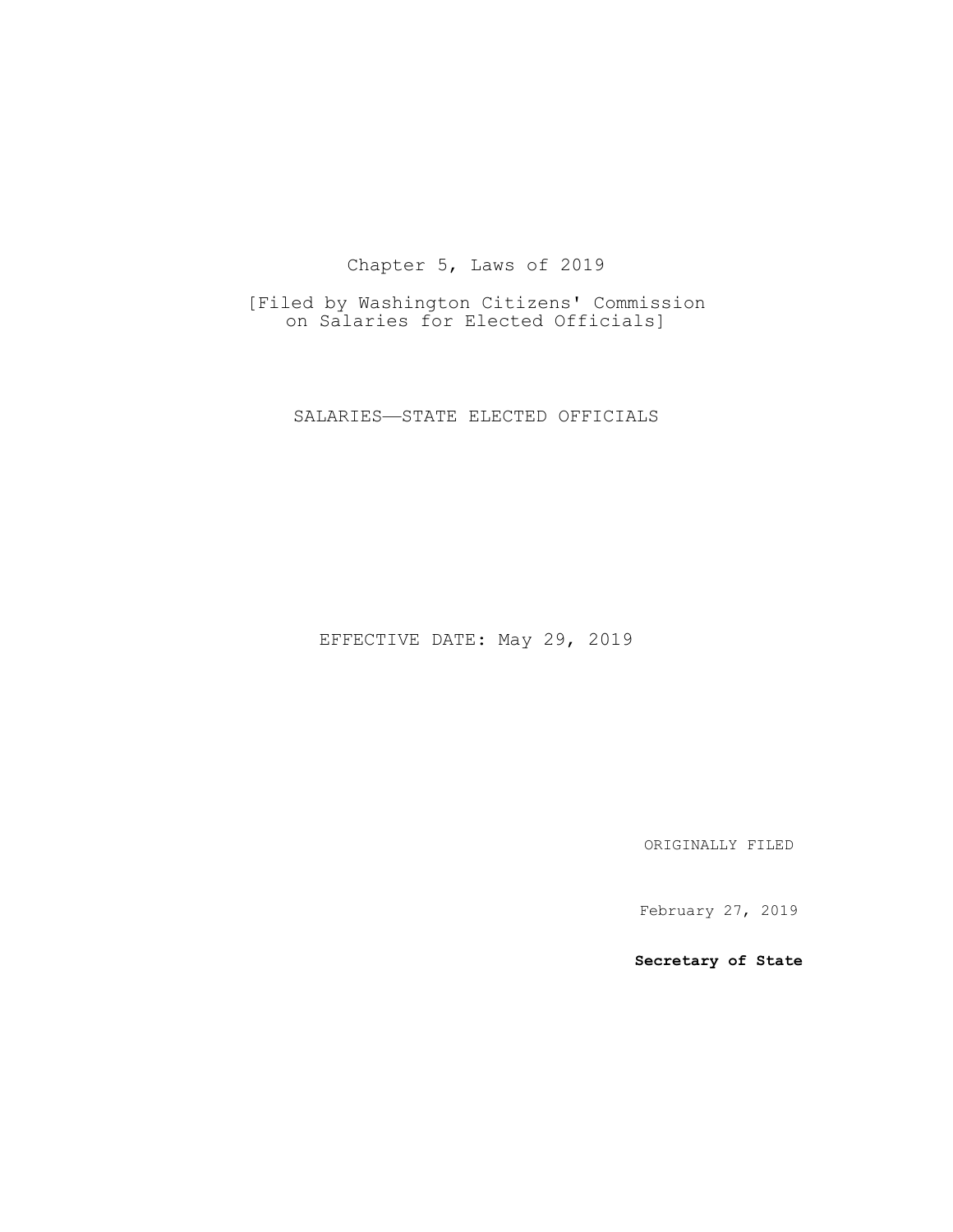1 AN ACT Relating to salaries of elected officials; and amending RCW 43.03.011, 43.03.012, and 43.03.013.2

3 BE IT ENACTED BY THE WASHINGTON CITIZENS' COMMISSION ON SALARIES FOR ELECTED OFFICIALS OF THE STATE OF WASHINGTON:4

5 **Sec. 1.** RCW 43.03.011 and 2017 1st sp.s. c 1 s 1 are each 6 amended to read as follows:

7 Pursuant to Article XXVIII, section 1 of the state Constitution 8 and RCW 43.03.010 and 43.03.310, the annual salaries of the state 9 elected officials of the executive branch shall be as follows:

10 (1) Effective September 1, ((2016)) 2018: 11 (a) Governor. . . . . . . . . . . . . . . (  $(\frac{173,617}{107})$ 12 (b) Lieutenant governor. . . . . . . . . . ((\$101,889)) \$103,937 13 (c) Secretary of state. . . . . . . . . . ((\$121,663)) \$124,108 14 (d) Treasurer. . . . . . . . . . . . . . (  $(\frac{2140, 438}{120, 438})$  \$144,679

15 (e) Auditor. . . . . . . . . . . . . . . (  $(\frac{121}{663})$   $\frac{124,108}{108}$ 16 (f) Attorney general. . . . . . . . . . . ((\$159,395)) \$162,599 17 (g) Superintendent of public instruction. . ((\$134,212)) \$136,910 18 (h) Commissioner of public lands. . . . . ((\$132,858)) \$138,225 19 (i) Insurance commissioner. . . . . . . . ((\$124,061)) \$126,555 20 (2) Effective ((<del>September 1, 2017</del>)) July 1, 2019: 21 (a) Governor. . . . . . . . . . . . . . . (  $(\frac{175}{175}, \frac{353}{19})$   $\frac{5182}{179}$ 

p. 1 2019SALARYSCHEDULE.SL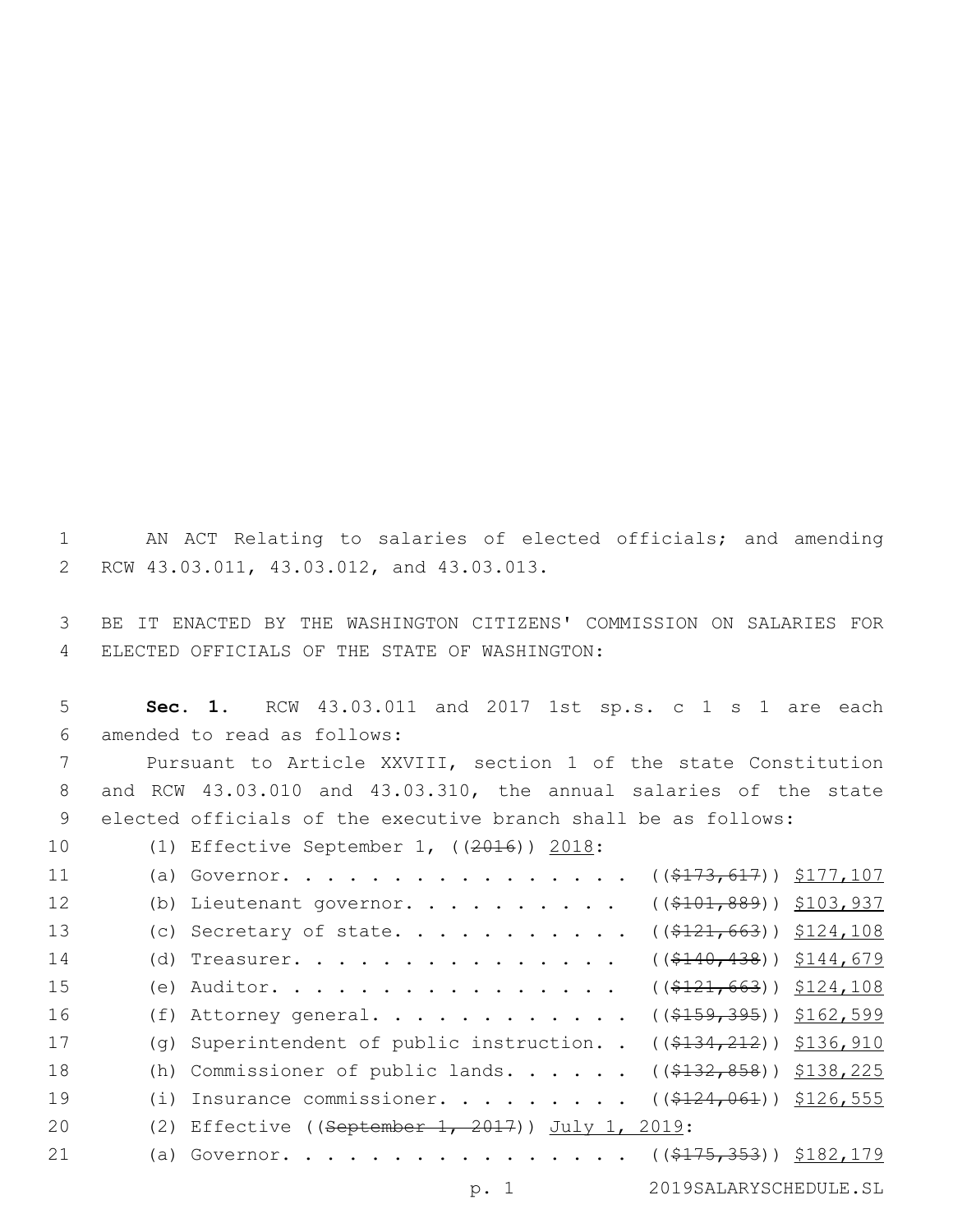| $\mathbf 1$    |            | $((\$102, 908))$ $$111, 180$<br>(b) Lieutenant governor.                                    |
|----------------|------------|---------------------------------------------------------------------------------------------|
| 2              | (C)        | $((\$122,880))$ $$130,560$<br>Secretary of state.                                           |
| 3              | (d)        | $( ( $143, 247) )$ $ $149, 103$<br>Treasurer.                                               |
| $\overline{4}$ | (e)        | $((\$122, 880))$ $$128, 120$<br>Auditor.                                                    |
| 5              | (f)        | $((\$160, 989))$ $$167, 381$<br>Attorney general.                                           |
| 6              | (q)        | Superintendent of public instruction<br>$($ (\$135,554)) $$145,860$                         |
| 7              | (h)        | Commissioner of public lands.<br>$((\$135, 515))$ \$145,860                                 |
| 8              | (i)        | Insurance commissioner.<br>$((\$125, 302))$ $$132, 600$                                     |
| 9              | (3)        | Effective ((September 1, 2018)) July 1, 2020:                                               |
| 10             | (a)        | $((\frac{2177}{107}) \frac{107}{107})$<br>Governor.                                         |
| 11             | (b)        | $((\$103, 937))$ $$117, 300$<br>Lieutenant governor.                                        |
| 12             | (C)        | $((\$124,108))$ \$134,640<br>Secretary of state.                                            |
| 13             | (d)        | $($ (\$144,679)) \$153,615<br>Treasurer.                                                    |
| 14             | (e)        | Auditor.<br>$((\$124,108))$ $$132,212$                                                      |
| 15             | (f)        | $($ (\$162,599)) $$172,259$<br>Attorney general.                                            |
| 16             | (q)        | Superintendent of public instruction<br>$((\$136, 910))$ \$153,000                          |
| 17             | (h)        | Commissioner of public lands.<br>$($ (\$138,225)) \$153,000                                 |
| 18             | (i)        | Insurance commissioner.<br>$($ (\$126,555)) \$137,700                                       |
| 19             | (4)        | The lieutenant governor shall receive the fixed amount of his                               |
| 20             | her<br>or. | salary plus 1/260th of the difference between his or her                                    |
| 21             |            | salary and that of the governor for each day that the lieutenant                            |
| 22             |            | governor is called upon to perform the duties of the governor by                            |
| 23             |            | reason of the absence from the state, removal, resignation, death, or                       |
| 24             |            | disability of the governor.                                                                 |
| 25             |            | Sec. 2. RCW 43.03.012 and 2017 1st sp.s. c 1 s 2 are each                                   |
| 26             |            | amended to read as follows:                                                                 |
| 27             |            | Pursuant to Article XXVIII, section 1 of the state Constitution                             |
| 28             |            | and RCW 2.04.092, 2.06.062, 2.08.092, 3.58.010, and 43.03.310, the                          |
| 29             |            | annual salaries of the judges of the state shall be as follows:                             |
| 30             |            | (1) Effective September 1, $((2016))$ 2018:                                                 |
| 31             |            | (a) Chief justice of the supreme court. $((\$185,661))$ \$193,162                           |
| 32             |            | (b) Justices of the supreme court. $($ $($ $\frac{2183}{1021})$ $\frac{2190}{115}$          |
| 33             |            | (c) Judges of the court of appeals. $($ $(*174, 224)$ $)$ $$181, 263$                       |
| 34             |            | (d) Judges of the superior court. ( $(\frac{\$165}{67870})$ ) $\frac{\$172}{671}$           |
| 35             |            | (e) Full-time judges of the district court. $((\frac{257}{7}, \frac{933}{9}))$ \$164,313    |
| 36             |            | (2) Effective (( $S$ eptember 1, 2017)) July 1, 2019:                                       |
| 37             |            | (a) Chief justice of the supreme court. $((\$189,374))$ \$213,773                           |
| 38             |            | (b) Justices of the supreme court. $($ $($ $\frac{2186}{600}$ $684)$ $)$ $\frac{5210}{732}$ |
| 39             |            | (c) Judges of the court of appeals. $($ $($ $\frac{200,603}{2})$                            |

p. 2 2019SALARYSCHEDULE.SL